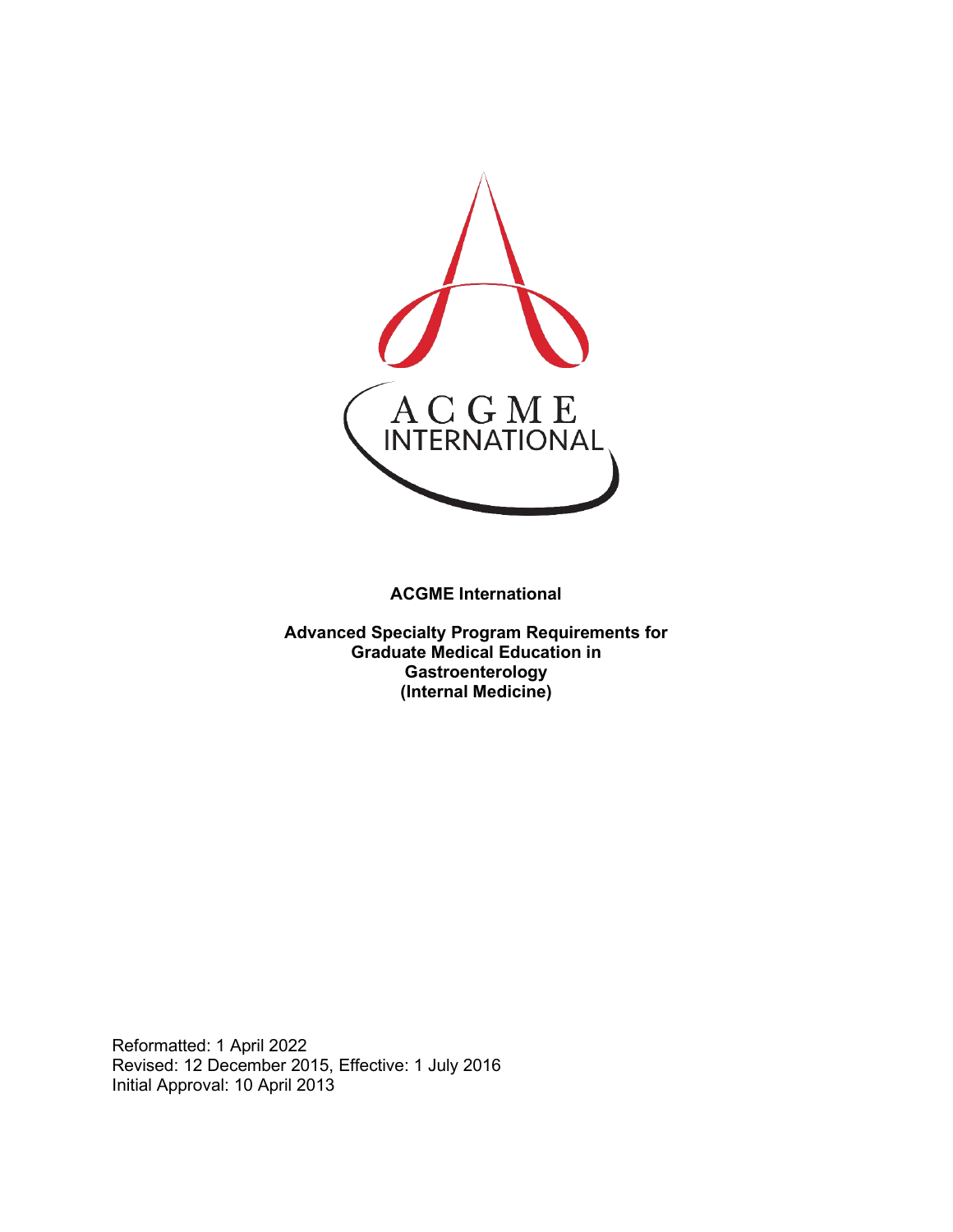#### **ACGME International Specialty Program Requirements for Graduate Medical Education in Gastroenterology (Internal Medicine)**

#### **Int. Introduction**

*Background and Intent: Programs must achieve and maintain Foundational Accreditation according to the ACGME-I Foundational Requirements prior to receiving Advanced Specialty Accreditation. The Advanced Specialty Requirements noted below complement the ACGME-I Foundational Requirements. For each section, the Advanced Specialty Requirements should be considered together with the Foundational Requirements.*

# **Int. I. Definition and Scope of the Specialty**

The medicine-based specialty of gastroenterology concerns disorders of the gastrointestinal tract, which includes the organs from the mouth to the anus, along the alimentary canal.

#### **Int. II. Duration of Education**

Int. II.A. The educational program in gastroenterology must be 36 or 48 months in length.

#### **I. Institution**

#### **I.A. Sponsoring Institution**

I.A.1. A fellowship in gastroenterology must function as an integral part of ACGME-I-accredited residency in internal medicine.

#### **I.B. Participating Sites**

See International Foundational Requirements, Section I.B.

#### **II. Program Personnel and Resources**

#### **II.A. Program Director**

See International Foundational Requirements, Section II.A.

#### **II.B. Faculty**

II.B.1. Faculty members must teach and supervise the fellows in the performance and interpretation of procedures, and this must be documented in each fellow's record, including indications, complications, post-procedural diagnoses, and supervisor(s).

# **II.C. Other Program Personnel**

See International Foundational Requirements, Section II.C.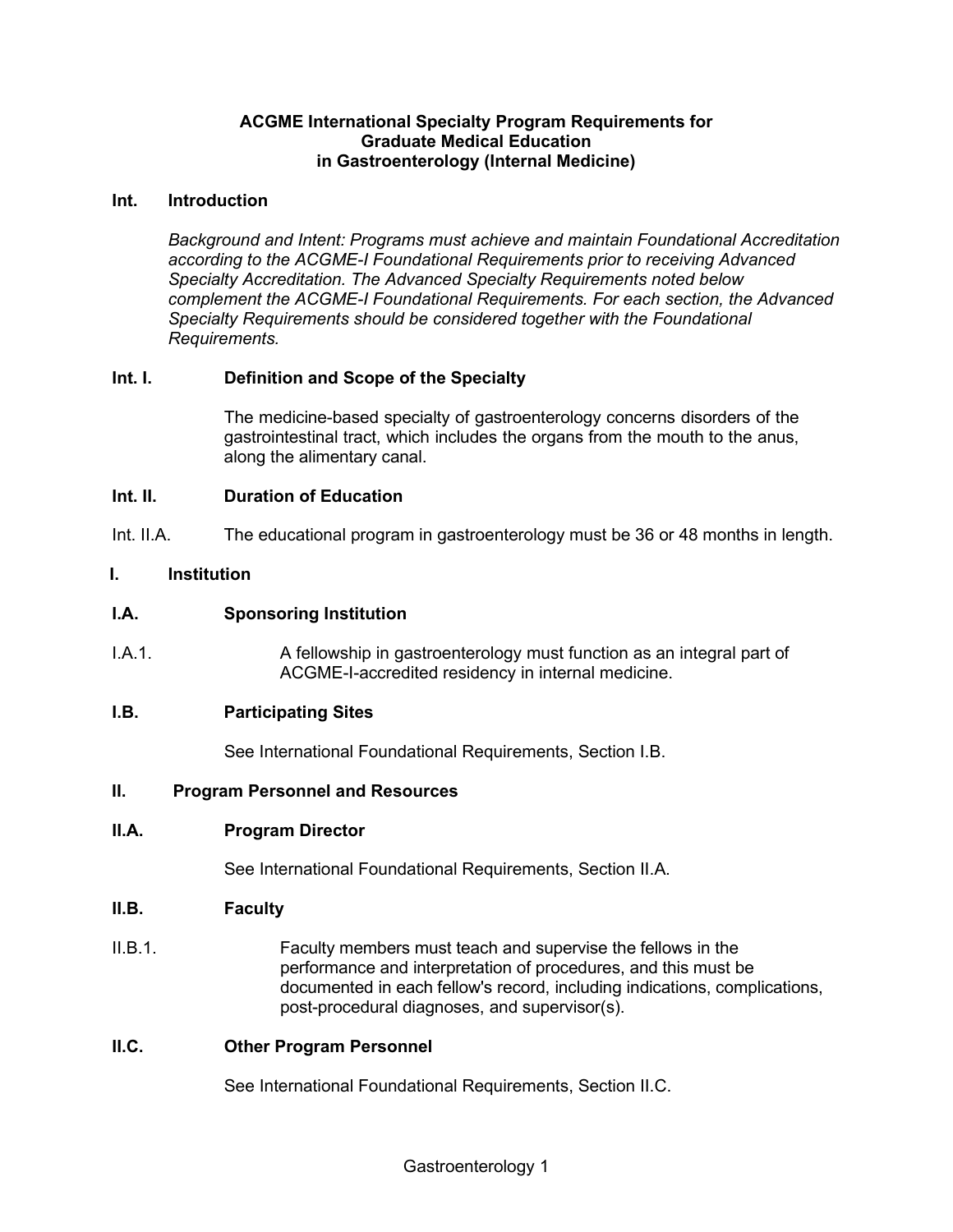| II.D.     | <b>Resources</b>                                                                                                                                                                                    |
|-----------|-----------------------------------------------------------------------------------------------------------------------------------------------------------------------------------------------------|
| II.D.1.   | Facilities for the intensive care of critically ill patients with gastrointestinal<br>disorders must be provided.                                                                                   |
| II.D.1.a) | These facilities should have a working relationship with diagnostic<br>radiology, general surgery, oncology, pathology, and pediatrics<br>services.                                                 |
| II.D.2.   | There must be a procedure laboratory completely equipped to provide<br>modern capability in gastrointestinal procedures.                                                                            |
| II.D.2.a) | Equipment must include an up-to-date array of complete<br>diagnostic and therapeutic endoscopic instruments and<br>accessories with esophageal motility instrumentation.                            |
| II.D.2.b  | There should be a laboratory for parasitology testing.                                                                                                                                              |
| II.D.3.   | Support services must be available, including anesthesiology, diagnostic<br>radiology, general surgery, interventional radiology, medical imaging and<br>nuclear medicine, oncology, and pathology. |

# **III. Fellow Appointment**

# **III.A. Eligibility Criteria**

III.A.1. Prior to appointment in the program, fellows should have completed an ACGME-I-accredited residency program in internal medicine, or an internal medicine residency program acceptable to the Sponsoring Institution's Graduate Medical Education Committee.

# **III.B. Number of Fellows**

See International Foundational Requirements, Section III.B.

# **IV. Specialty-Specific Educational Program**

# **IV.A. ACGME-I Competencies**

- IV.A.1. The program must integrate the following ACGME-I Competencies into the curriculum.
- IV.A.1.a) Professionalism
- IV.A.1.a).(1) Fellows must demonstrate a commitment to professionalism and an adherence to ethical principles.
- IV.A.1.b) Patient Care and Procedural Skills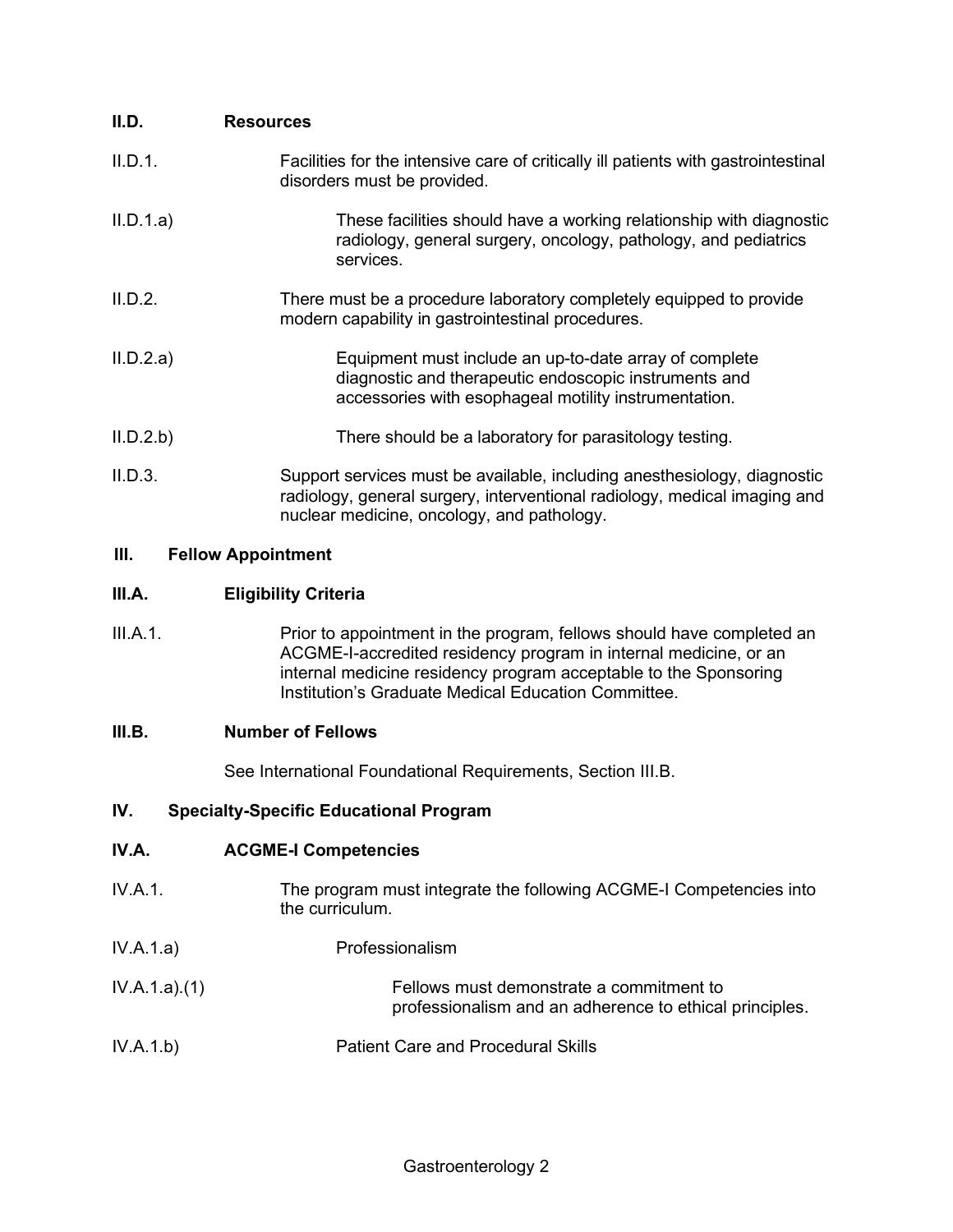| IV.A.1.b)(1)             | Fellows must provide patient care that is compassionate,<br>appropriate, and effective for the treatment of health<br>problems and the promotion of health. Fellows must<br>demonstrate competence in: |
|--------------------------|--------------------------------------------------------------------------------------------------------------------------------------------------------------------------------------------------------|
| IV.A.1.b)(1)(a)          | the practice of health promotion, disease<br>prevention, diagnosis, care, and treatment of<br>patients of each gender, from adolescence to old<br>age, during health and all stages of illness;        |
| IV.A.1.b)(1)(b)          | prevention, evaluation, and management of:                                                                                                                                                             |
| IV.A.1.b)(1)(b)(i)       | acid peptic disorders of the gastrointestinal<br>tract;                                                                                                                                                |
| IV.A.1.b)(1)(b)(ii)      | acute and chronic gallbladder and biliary<br>tract diseases;                                                                                                                                           |
| IV.A.1.b)(1)(b)(iii)     | acute and chronic liver diseases;                                                                                                                                                                      |
| IV.A.1.b)(1)(b)(iv)      | acute and chronic pancreatic diseases;                                                                                                                                                                 |
| IV.A.1.b)(1)(b)(v)       | care of patients under surgical care for<br>gastrointestinal disorders;                                                                                                                                |
| IV.A.1.b)(1)(b)(vi)      | diseases of the esophagus;                                                                                                                                                                             |
| IV.A.1.b).(1).(b).(vii)  | disorders of nutrient assimilation;                                                                                                                                                                    |
| IV.A.1.b).(1).(b).(viii) | gastrointestinal and hepatic neoplastic<br>disease;                                                                                                                                                    |
| IV.A.1.b)(1)(b)(ix)      | gastrointestinal bleeding;                                                                                                                                                                             |
| IV.A.1.b)(1)(b)(x)       | gastrointestinal diseases with an immune<br>basis;                                                                                                                                                     |
| IV.A.1.b)(1)(b)(xi)      | gastrointestinal emergencies in the acutely-<br>ill patient;                                                                                                                                           |
| IV.A.1.b)(1)(b)(xii)     | gastrointestinal infections, including<br>retroviral, mycotic, and parasitic diseases;                                                                                                                 |
| IV.A.1.b)(1)(b)(xiii)    | genetic/inherited disorders;                                                                                                                                                                           |
| IV.A.1.b)(1)(b)(xiv)     | geriatric gastroenterology;                                                                                                                                                                            |
| IV.A.1.b)(1)(b)(xv)      | inflammatory bowel diseases;                                                                                                                                                                           |
| IV.A.1.b)(1)(b)(xvi)     | irritable bowel syndrome;                                                                                                                                                                              |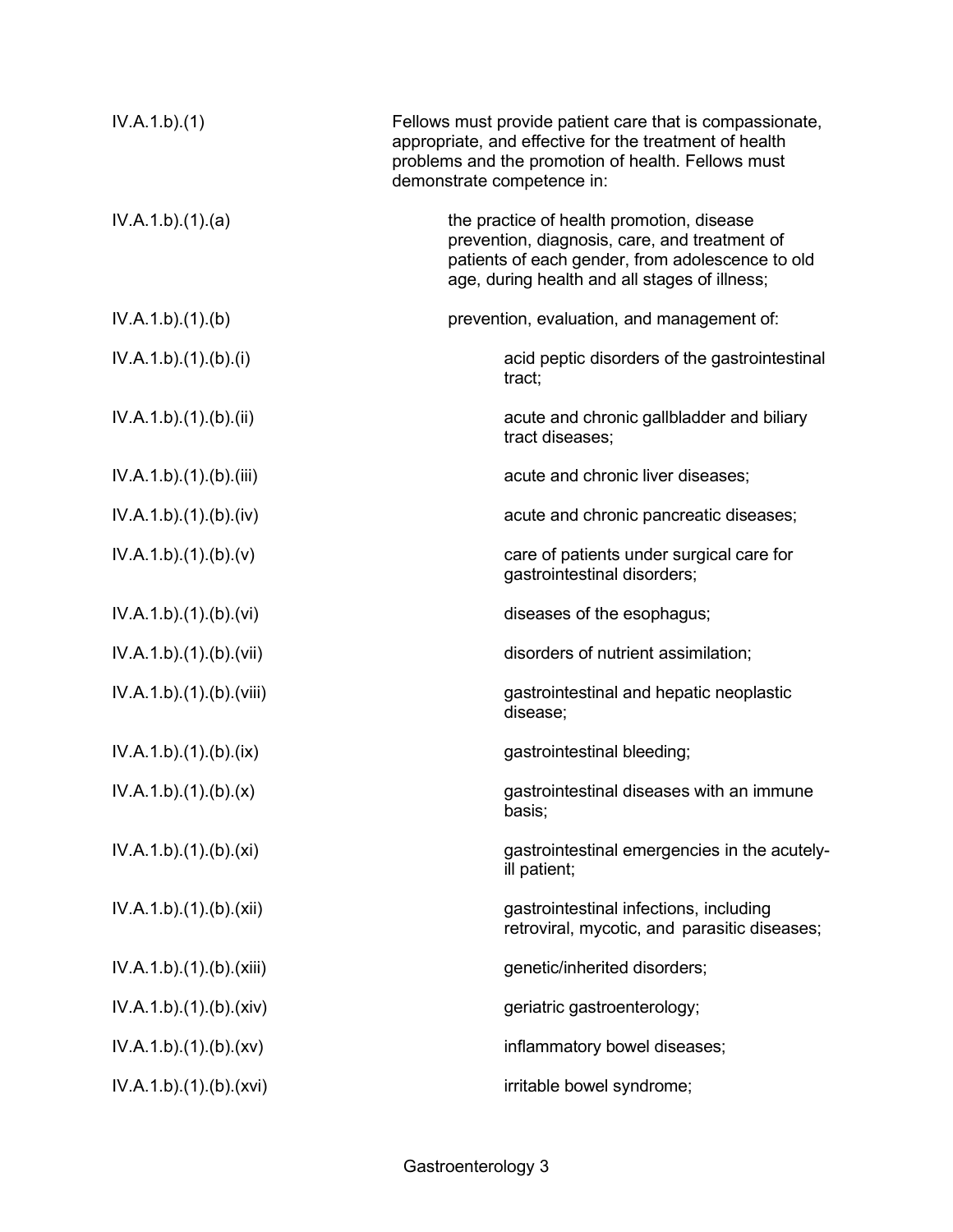| IV.A.1.b)(1)(b)(xvii)    | motor disorders of the gastrointestinal tract;                                                                                                                                                                                                                                              |
|--------------------------|---------------------------------------------------------------------------------------------------------------------------------------------------------------------------------------------------------------------------------------------------------------------------------------------|
| IV.A.1.b)(1)(b)(xviii)   | vascular disorders of the gastrointestinal<br>tract; and,                                                                                                                                                                                                                                   |
| IV.A.1.b)(1)(b)(xix)     | women's health issues in digestive diseases.                                                                                                                                                                                                                                                |
| IV.A.1.b)(1)(c)          | performance of the following procedures:                                                                                                                                                                                                                                                    |
| IV.A.1.b)(1)(c)(i)       | biopsy of the mucosa of esophagus,<br>stomach, small bowel, and colon;                                                                                                                                                                                                                      |
| IV.A.1.b).(1).(c).(ii)   | capsule endoscopy;                                                                                                                                                                                                                                                                          |
| IV.A.1.b)(1)(c)(iii)     | colonoscopy with polypectomy;                                                                                                                                                                                                                                                               |
| IV.A.1.b)(1)(c)(iv)      | conscious sedation;                                                                                                                                                                                                                                                                         |
| IV.A.1.b)(1)(c)(v)       | esophagogastroduodenoscopy;                                                                                                                                                                                                                                                                 |
| IV.A.1.b)(1)(c)(vi)      | both upper and lower non-variceal<br>hemostasis, including actively bleeding<br>patients;                                                                                                                                                                                                   |
| IV.A.1.b)(1)(c)(vii)     | other diagnostic and therapeutic procedures<br>utilizing enteral intubation;                                                                                                                                                                                                                |
| IV.A.1.b).(1).(c).(viii) | paracentesis;                                                                                                                                                                                                                                                                               |
| IV.A.1.b)(1)(c)(ix)      | percutaneous endoscopic gastrostomy; and,                                                                                                                                                                                                                                                   |
| IV.A.1.b)(1)(c)(x)       | variceal hemostasis, including actively<br>bleeding patients.                                                                                                                                                                                                                               |
| IV.A.1.c                 | <b>Medical Knowledge</b>                                                                                                                                                                                                                                                                    |
| $IV.A.1.c.$ (1)          | Fellows must demonstrate knowledge of established and<br>evolving biomedical clinical, epidemiological, and social-<br>behavioral sciences, as well as the application of this<br>knowledge to patient care. Fellows must demonstrate<br>knowledge of:                                      |
| IV.A.1.c.1(1).(a)        | the scientific method of problem solving and<br>evidence-based decision-making;                                                                                                                                                                                                             |
| $IV.A.1.c$ . $(1).$ (b)  | indications, contraindications, and techniques for,<br>and limitations, complications, and interpretation of<br>results of those diagnostic and therapeutic<br>procedures integral to the discipline, including the<br>appropriate indication for and use of screening<br>tests/procedures; |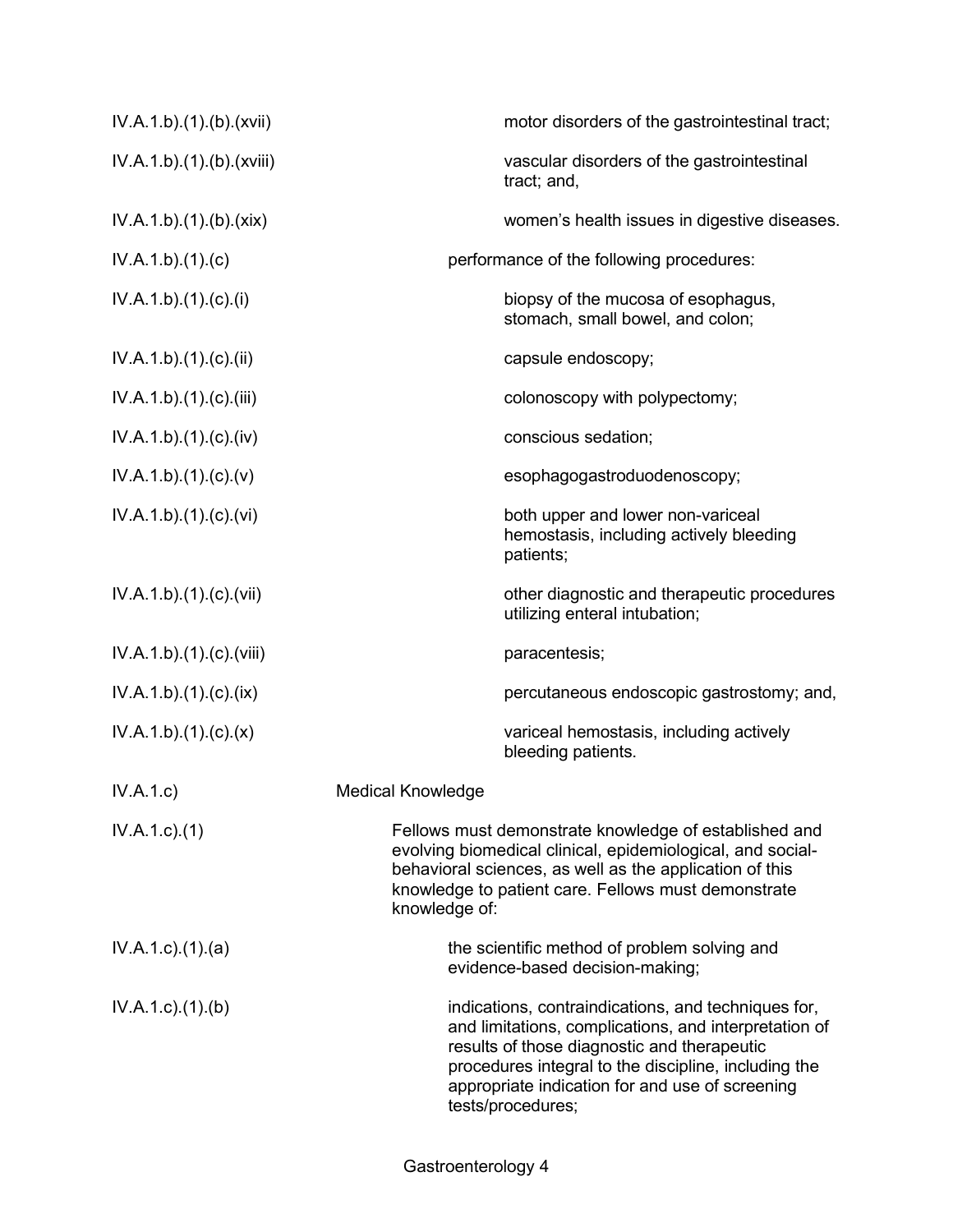| $IV.A.1.c$ ). $(1).$ (c)  | anatomy, physiology, pharmacology, pathology, and<br>molecular biology related to the gastrointestinal<br>system, including the liver, biliary tract, and<br>pancreas;                                                                                                     |
|---------------------------|----------------------------------------------------------------------------------------------------------------------------------------------------------------------------------------------------------------------------------------------------------------------------|
| $IV.A.1.c$ . $(1).$ $(d)$ | interpretation of abnormal liver chemistries;                                                                                                                                                                                                                              |
| $IV.A.1.c$ . $(1).$ $(e)$ | liver transplantation;                                                                                                                                                                                                                                                     |
| IV.A.1.c).(1).(f)         | nutrition;                                                                                                                                                                                                                                                                 |
| $IV.A.1.c.$ (1) (g)       | prudent, cost-effective, and judicious use of special<br>instruments, tests, and therapy in the diagnosis and<br>management of gastroenterologic disorders;                                                                                                                |
| $IV.A.1.c$ . $(1).(h)$    | sedative pharmacology; and,                                                                                                                                                                                                                                                |
| IV.A.1.c).(1).(i)         | surgical procedures employed in relation to<br>digestive system disorders and their complications.                                                                                                                                                                         |
| IV.A.1.d)                 | Practice-based Learning and Improvement                                                                                                                                                                                                                                    |
| IV.A.1.d)(1)              | Fellows must demonstrate the ability to investigate and<br>evaluate their care of patients, to appraise and assimilate<br>scientific evidence, and to continuously improve patient<br>care based on constant self-evaluation and lifelong<br>learning.                     |
| IV.A.1.e)                 | <b>Interpersonal and Communication Skills</b>                                                                                                                                                                                                                              |
| IV.A.1.e. (1)             | Fellows must demonstrate interpersonal and<br>communication skills that result in the effective exchange<br>of information and collaboration with patients, their<br>families, and health professionals.                                                                   |
| IV.A.1.f)                 | <b>Systems-based Practice</b>                                                                                                                                                                                                                                              |
| IV.A.1.f)(1)              | Fellows must demonstrate an awareness of and<br>responsiveness to the larger context and system of health<br>care, including the social determinates of health, as well as<br>the ability to call effectively on other resources in the<br>system to produce optimal care. |
| IV.B.                     | <b>Regularly Scheduled Educational Activities</b>                                                                                                                                                                                                                          |
| IV.B.1.                   | Fellows must have formal didactics addressing:                                                                                                                                                                                                                             |
| IV.B.1.a)                 | the scientific method of problem solving and evidence-<br>based decision-making;                                                                                                                                                                                           |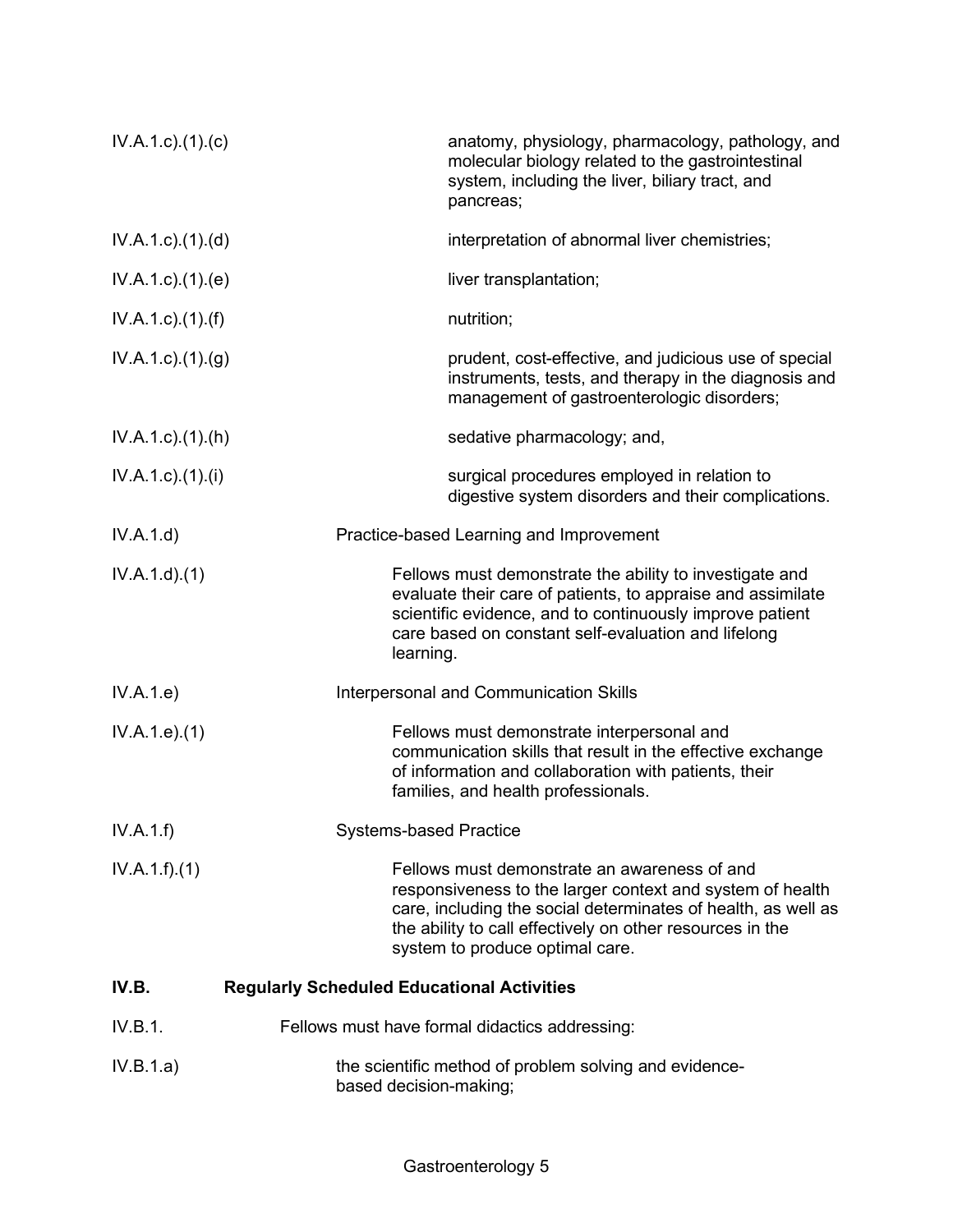| IV.B.1.b)     | indications, contraindications, and techniques for, and limitations,<br>complications, and interpretation of results of those diagnostic and<br>therapeutic procedures integral to the discipline, including the<br>appropriate indication for and use of screening tests and<br>procedures; |
|---------------|----------------------------------------------------------------------------------------------------------------------------------------------------------------------------------------------------------------------------------------------------------------------------------------------|
| IV.B.1.c)     | anatomy, physiology, pharmacology, pathology, and molecular<br>biology related to the gastrointestinal system, including the liver,<br>biliary tract, and pancreas;                                                                                                                          |
| IV.B.1.d)     | esophageal dilation;                                                                                                                                                                                                                                                                         |
| IV.B.1.e)     | interpretation of abnormal liver chemistries;                                                                                                                                                                                                                                                |
| IV.B.1.f)     | liver transplantation;                                                                                                                                                                                                                                                                       |
| IV.B.1.g)     | nutrition;                                                                                                                                                                                                                                                                                   |
| IV.B.1.h)     | retrieval of foreign bodies from the esophagus and stomach;                                                                                                                                                                                                                                  |
| IV.B.1.i)     | prudent, cost-effective, and judicious use of special instruments,<br>tests, and therapy in the diagnosis and management of<br>gastroenterologic disorders;                                                                                                                                  |
| $IV.B.1.$ j   | sedative pharmacology; and,                                                                                                                                                                                                                                                                  |
| IV.B.1.k)     | surgical procedures employed in relation to digestive system<br>disorders and their complications.                                                                                                                                                                                           |
| IV.C.         | <b>Clinical Experiences</b>                                                                                                                                                                                                                                                                  |
| IV.C.1.       | At least 18 months must be devoted to clinical experience, of which the<br>equivalent of five months should be comprised of hepatology.                                                                                                                                                      |
| IV.C.2.       | Fellows must participate in training using simulation.                                                                                                                                                                                                                                       |
| IV.C.3.       | Fellows must have formal instruction and clinical experience in the<br>interpretation of the following diagnostic and therapeutic techniques and<br>procedures:                                                                                                                              |
| IV.C.3.a)     | endoscopic retrograde and cholangiopancreatography in all its<br>diagnostic and therapeutic applications;                                                                                                                                                                                    |
| IV.C.3.b)     | enteral and parenteral alimentation;                                                                                                                                                                                                                                                         |
| IV.C.3.c)     | imaging of the digestive system, including:                                                                                                                                                                                                                                                  |
| IV.C.3.c.1)   | computed tomography (CT), including CT<br>entero/colography;                                                                                                                                                                                                                                 |
| IV.C.3.c.)(2) | contrast radiography;                                                                                                                                                                                                                                                                        |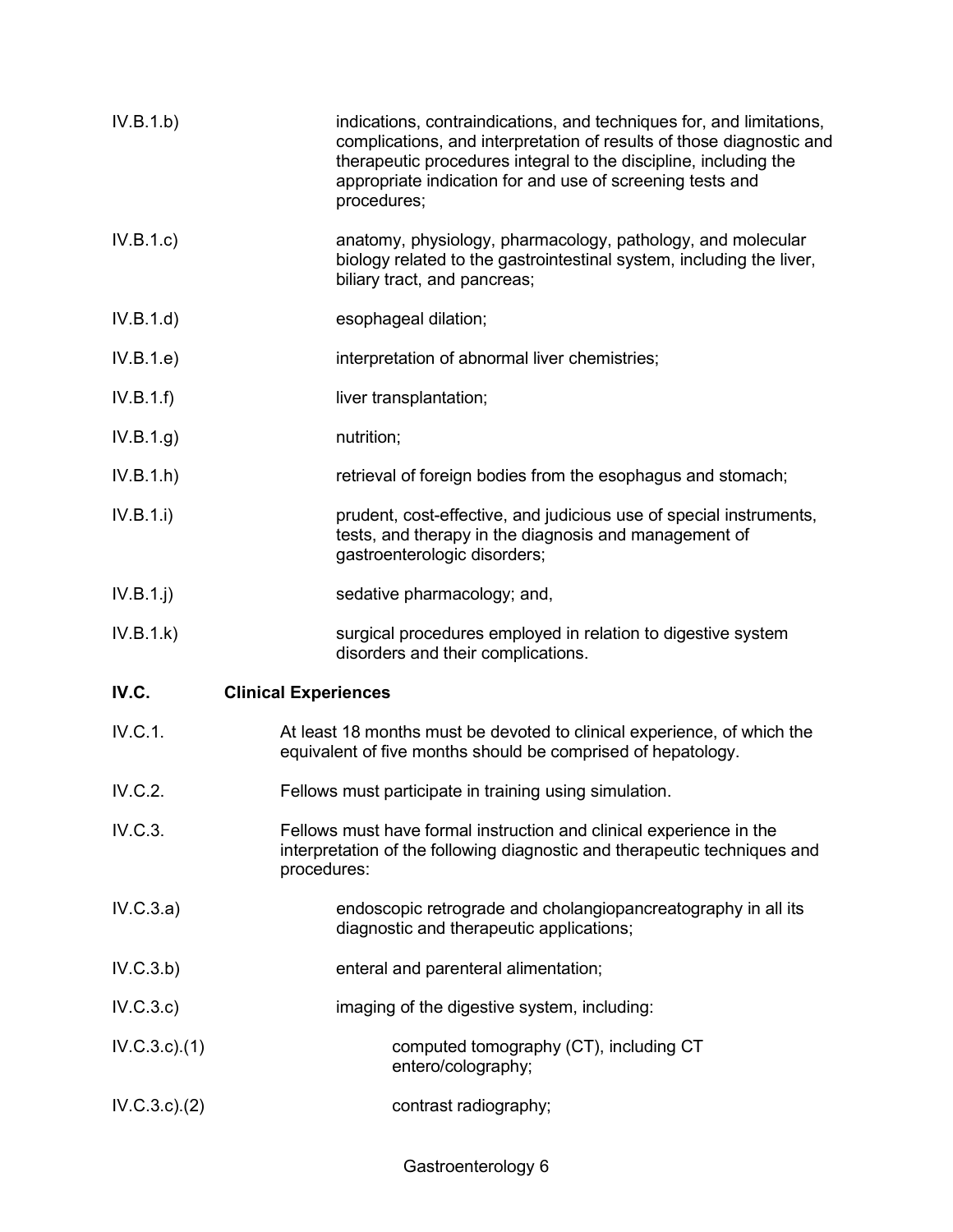| IV.D.             | <b>Scholarly Activity</b>                                                                                                                   |
|-------------------|---------------------------------------------------------------------------------------------------------------------------------------------|
| IV.C.5.c)         | The continuing patient care experience should not be interrupted<br>by more than one month, excluding a fellow's vacation.                  |
| IV.C.5.b)(1)(a)   | Each fellow should, on average, be responsible for<br>no more than eight to 12 patients during each half-<br>day ambulatory session.        |
| IV.C.5.b)(1)      | Each fellow should, on average, be responsible for four to<br>eight patients during each half-day session.                                  |
| IV.C.5.b)         | This experience should average one half-day each week<br>throughout the educational program.                                                |
| IV.C.5.a)         | This experience should include an appropriate distribution of<br>patients of each gender and a broad age range.                             |
| IV.C.5.           | Fellows should have a structured continuity ambulatory clinic experience<br>that exposes them to the breadth and depth of gastroenterology. |
| IV.C.4.           | Fellows must have exposure to and clinical experience in the performance<br>of gastrointestinal motility studies and 24-hour pH monitoring. |
| IV.C.3.g)         | motility studies, including esophageal motility/pH studies.                                                                                 |
| IV.C.3.f)         | interpretation of gastrointestinal and hepatic biopsies; and,                                                                               |
| IV.C.3.e)         | retrieval of foreign bodies from the esophagus and stomach;                                                                                 |
| IV.C.3.d)         | esophageal dilation;                                                                                                                        |
| IV.C.3.c.3(8)     | wireless capsule endoscopy.                                                                                                                 |
| IV.C.3.c. (7)     | vascular radiography; and,                                                                                                                  |
| $IV.C.3.c.$ $(6)$ | ultrasound, including endoscopic ultrasound;                                                                                                |
| IV.C.3.c. (5)     | percutaneous cholangiography;                                                                                                               |
| $IV.C.3.c.$ (4)   | nuclear medicine;                                                                                                                           |
| IV.C.3.c.3(3)     | magnetic resonance imaging (MRI);                                                                                                           |

See International Foundational Requirements, Section IV.D.

# **V. Evaluation**

See International Foundational Requirements, Section V.